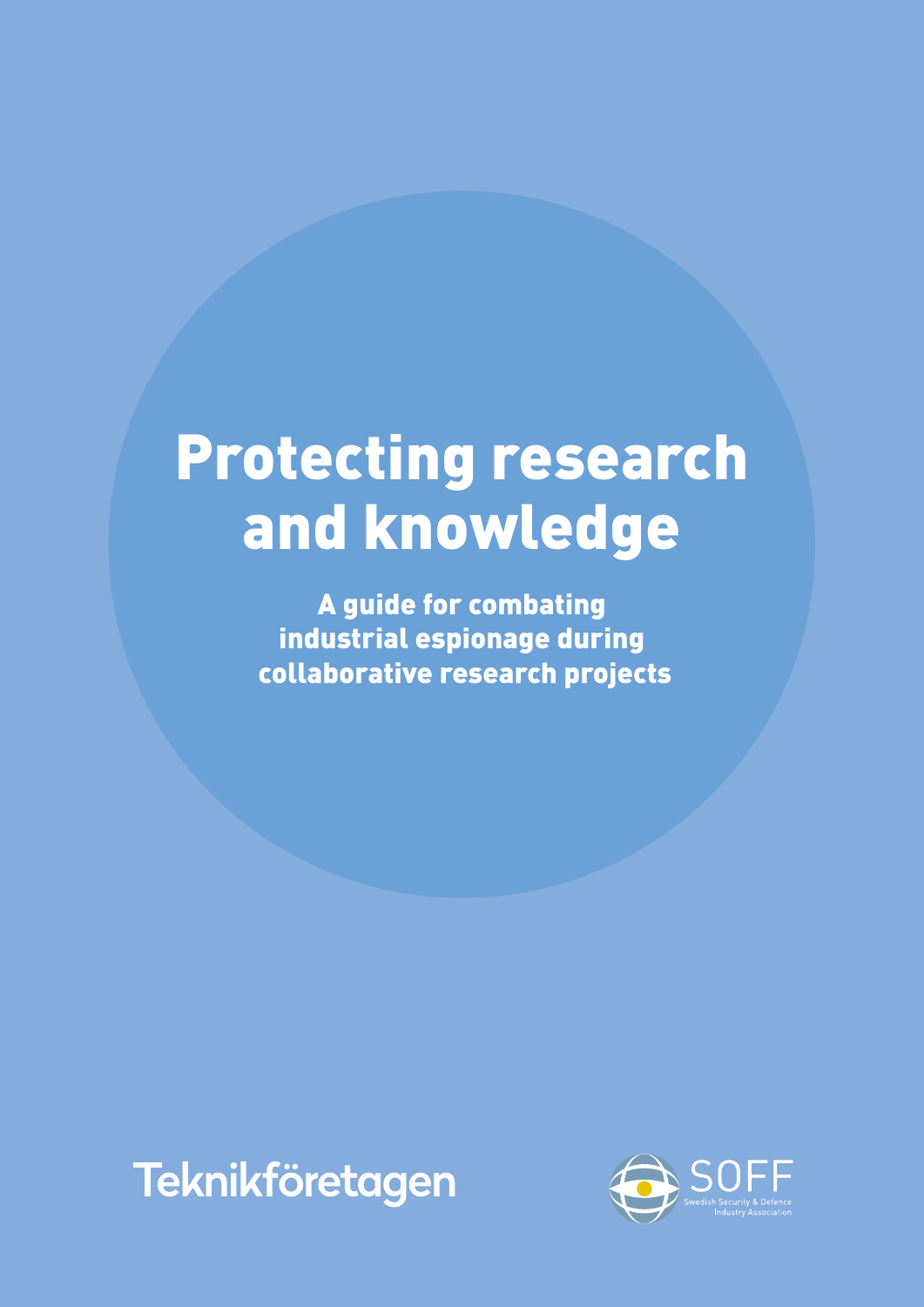**"International collaboration and research exchanges are an important field for Sweden as a research nation. State and state-supported players, however, carry out espionage to acquire information on research and innovations from many sources, including Swedish companies and public authorities/agencies."**

*The Swedish government, 2020*

**"The servers of many companies and educational institutions are heavily loaded with research results, development projects and patent applications. These represent enormous value for any country which is tempted to take shortcuts in its own commercial and technical development. In practice, this can mean that companies who have developed new technologies can be outcompeted using their own solutions"**

> *The Swedish National Authority for Signals Intelligence, 2019*

**"Foreign powers spend a great deal of time […] promoting their own economic development and in developing their military capabilities. […] This involves extensive […] theft of technology, research and development. We must find an answer to this […]"** 

*Swedish Security Service, 2020*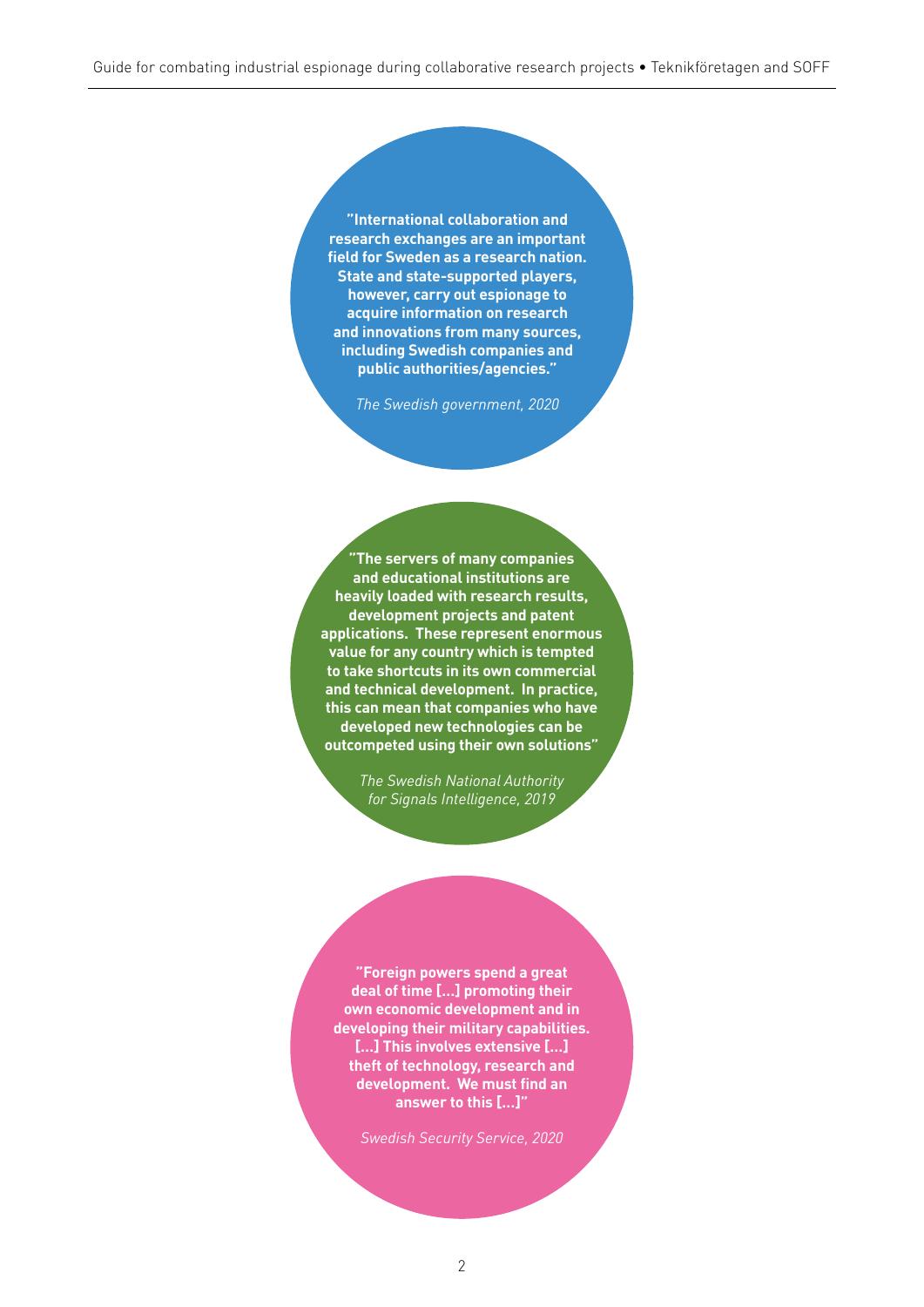## Introduction

This guide is aimed at players who collaborate with companies involved in research and development. Accordingly, the primary target group is institutions, educational establishments and science and technology parks. The guide focuses on industrial espionage, which is the illicit acquisition of information for the purpose of conferring competitive commercial advantage.

According to the Swedish Security Service, industrial espionage in Sweden has attained alarming levels in recent years, and has morphed into new forms. Two aspects have become particularly clear. Firstly, industrial espionage is largely orchestrated through state-supported foreign organisations, and, secondly, educational establishments, institutions and science and technology parks are increasingly the primary targets. The annual cost in direct losses generated by industrial espionage amounts to billions of Swedish Kronor.

The purpose of this quide is to highlight important aspects which make it easier to integrate a security dimension into collaborative research projects. It focuses on collaboration in general and international collaboration in particular. The starting point is that taking security into account facilitates more effective collaboration and reduces the risk of jeopardising future competitiveness. The guide is intended primarily for senior staff at institutions, educational establishments and science and technology parks who are responsible for or in charge of research collaboration with the commercial sector. The content is, however, relevant to everyone who works in research, development and innovation.

The information on which it is based has been drawn primarily from the Swedish Security Service, the Association of Swedish Engineering Industries, the Australian Strategic Policy Institute (ASPI), the Australian Department of Education, Skills and Employment, the UK's Centre for the Protection of National Infrastructure (CPNI) and the Swedish Security and Defense Industry Association (SOFF).

The quide has been produced jointly by the employers' organisation the Association of Swedish Engineering Industries and the Swedish Security and Defense Industry Association (SOFF). The Association of Swedish Engineering Industries represents over 4,200 manufacturing and related companies which develop and utilise technology. SOFF represents companies in the security and defence fields operating in Sweden.

*Stockholm, autumn 2021*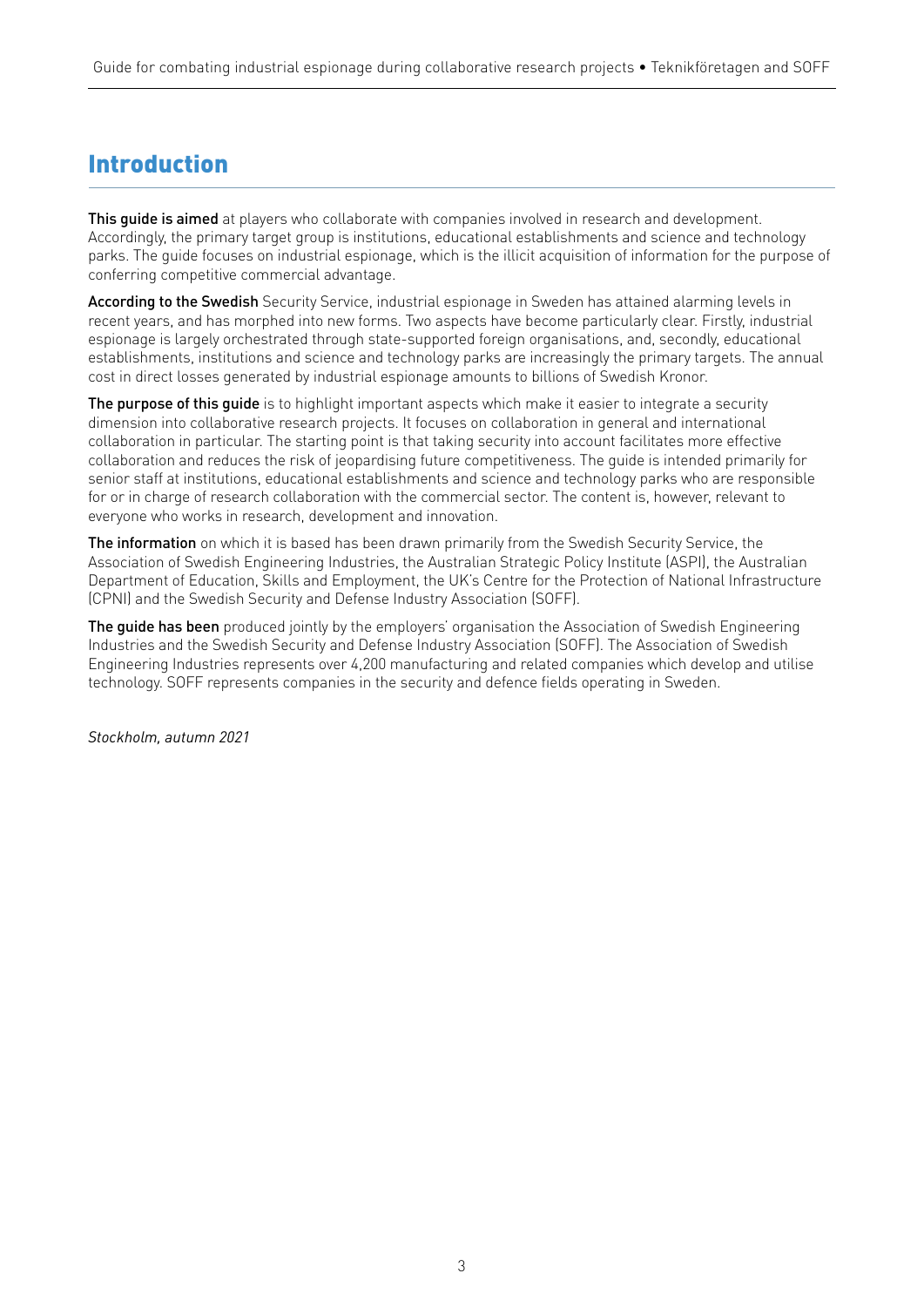## Innehåll

| 1<br>$\mathbf{2}$ | The threat picture – why is Swedish research and innovation a target for industrial espionage? $\dots$ $5$ |  |                                                                                      |  |
|-------------------|------------------------------------------------------------------------------------------------------------|--|--------------------------------------------------------------------------------------|--|
|                   | Checklist 6                                                                                                |  |                                                                                      |  |
|                   | 2.1                                                                                                        |  |                                                                                      |  |
|                   |                                                                                                            |  | 2.1.1 Security protection analysis - certain activities may be security sensitive  6 |  |
|                   |                                                                                                            |  |                                                                                      |  |
|                   |                                                                                                            |  |                                                                                      |  |
|                   |                                                                                                            |  |                                                                                      |  |
|                   |                                                                                                            |  |                                                                                      |  |
|                   |                                                                                                            |  |                                                                                      |  |
|                   | 2.2                                                                                                        |  |                                                                                      |  |
|                   |                                                                                                            |  |                                                                                      |  |
|                   |                                                                                                            |  |                                                                                      |  |
|                   |                                                                                                            |  |                                                                                      |  |
|                   |                                                                                                            |  |                                                                                      |  |
|                   |                                                                                                            |  |                                                                                      |  |
|                   |                                                                                                            |  |                                                                                      |  |
|                   |                                                                                                            |  |                                                                                      |  |
|                   | 2.3                                                                                                        |  |                                                                                      |  |
|                   |                                                                                                            |  |                                                                                      |  |
|                   | 2.4                                                                                                        |  |                                                                                      |  |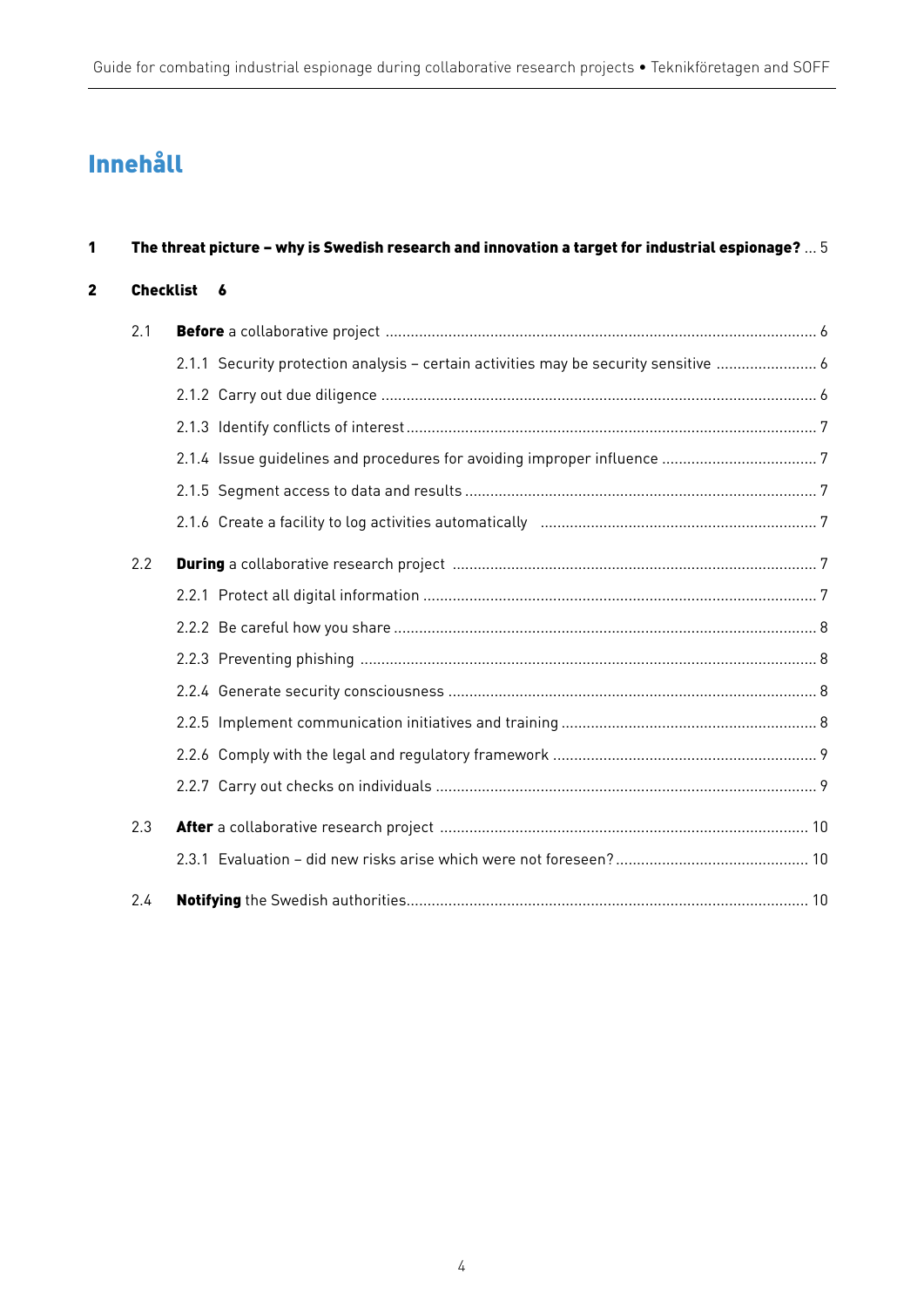## 1 The threat picture – why is Swedish research and innovation a target for industrial espionage?

Every day, players in Sweden are exposed to manipulation or influence from antagonists. This attempted manipulation/influence is often aimed at stealing cutting-edge knowledge and gaining control of key technologies. In combination with cyber attacks, these "grey zone" activities are usually mentioned in connection with the defence and security sector, but in reality they affect the whole nation. Attacks are directed frequently against areas of knowledge and technology that are strategically vital for competitiveness and society's transition to greater environmental, social and economic sustainability.

The manipulative activities are often performed in secret under false pretences. It is not uncommon for foreign, state-controlled players to be involved in such operations. The Swedish Security Service has identified fifteen countries as being currently involved in carrying out systematic intelligence operations in Sweden with the aim of benefiting their own countries' competitiveness and military capabilities. These activities generate annual costs amounting to billions of Kronor for the commercial sector and represent a serious security threat to Sweden as a whole.

In international comparisons, Sweden ranks very high as a global innovator. One of Sweden's strengths is its willingness to invest massively, systematically and persistently in research, development and innovation. Another clear strength is an open and free innovation culture which sees educational establishments, institutions and the commercial sector working closely together. Knowledge of and access to key technologies, for example, represent enormous value for any country which is tempted to take shortcuts in its own commercial and technical development. This can lead to Swedish companies which have developed new technology being outcompeted by their own solutions adopted by companies and countries which engage in industrial espionage. The theft of information and secrets can have a negative impact on employment, growth and welfare. Since Swedish institutions, educational establishments and science and technology parks are important knowledge producers, partners and engines in research, innovation and technological progress, they are obvious targets for industrial espionage, particularly where they are collaborating with companies.

> **"State-controlled industrial espionage means that foreign powers are carrying out espionage against Swedish companies with the aim of gaining access to trade secrets. In contrast to traditional espionage which aims at undermining a country's security, the primary motive for industrial espionage is financial gain and acquiring technical knowledge."**

> > *Improved protection for technological trade secrets Ds 2020:26*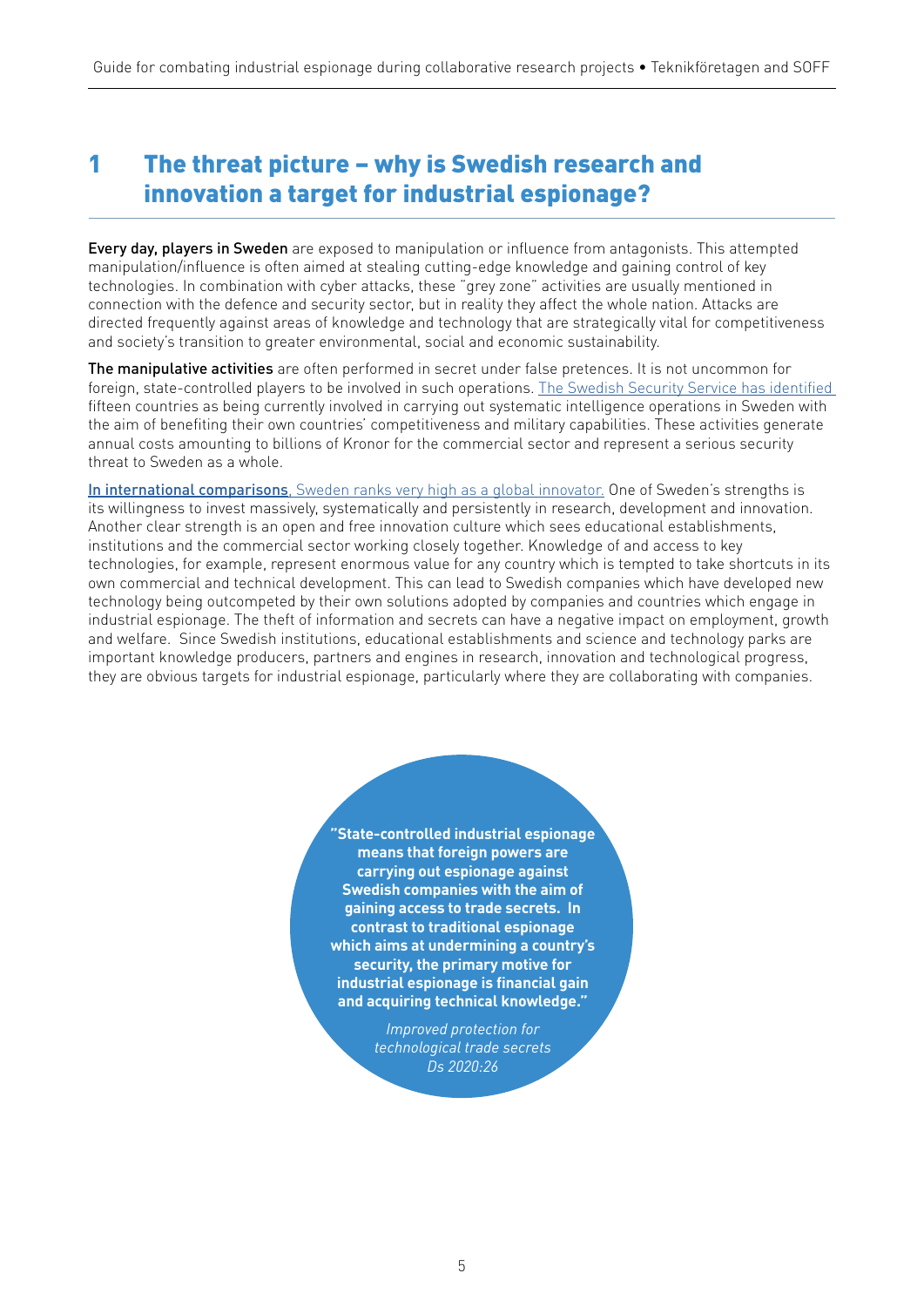## 2 Checklist

To illustrate the necessity for security consciousness during collaborative research, here is a list of a number of measures which an organisation can take **before**, **during** and **after** a collaborative research project. These complement the guide which the Association of Swedish Engineering Industries has produced to increase the protection of digital information and systems.

## **2.1** *Before* **a collaborative project**

#### **2.1.1 Security protection analysis – certain activities may be security sensitive**

Security protection is the process of safequarding information and operations which are security sensitive. Security protection classified information must not be passed on to organisations outside Sweden without conditions. These relate primarily to activities which are significant for Sweden's security, not just in the field of defence and the legal system but also including research activities at institutions, educational establishments or directly within individual companies. Every organisation is responsible for carrying out its own security protection analysis and asking itself whether the activity may be security sensitive. This process will be facilitated if there is a designated individual with responsibility for security who can deal with all issues involving security. Actions and procedures should also be set out in a written Security Protection Plan.

The security protection framework involves a number of aspects, including security protection analysis, information security, physical security, personnel security and security-protected procurement. The Swedish Security Service has published easily-understood guidelines covering all these areas, including an introduction to security protection. These are freely available via the Security Service's website. This area is governed by the Security Protection Act (2018:585).

#### **Advice – day-to-day security protection**

- Train **Security Protection Coordinators** to support and assist with security protection during the collaborative project
- **The degree of sensitivity** of any piece of information determines how it should be shared
- Ensure that **all shared data** is encrypted

#### **2.1.2 Carry out due diligence**

When establishing a new research collaboration a thorough scrutiny is recommended Due diligence. The thorough scrutiny should focus on identifying ethical, legal, economic and national security considerations – such as the role that a potential collaboration partner plays in its own home country, whether it has links to the defence industry, the military or similar ties. An important aim of the scrutiny is to gain an understanding of how the research within a collaborative project can be carried out in practice. In this, for example, the think tank, theGPPi, with its clear guidelines, can provide an indication of potential risks. Existing collaborative projects should also be reviewed on a regular basis.

It is vital to be aware that the threat picture increases if the collaboration relates to technologically advanced areas with major financial potential and involving the transition to increase sustainability. These areas might include next-generation information technology, computer-controlled manufacturing machinery and robot technology.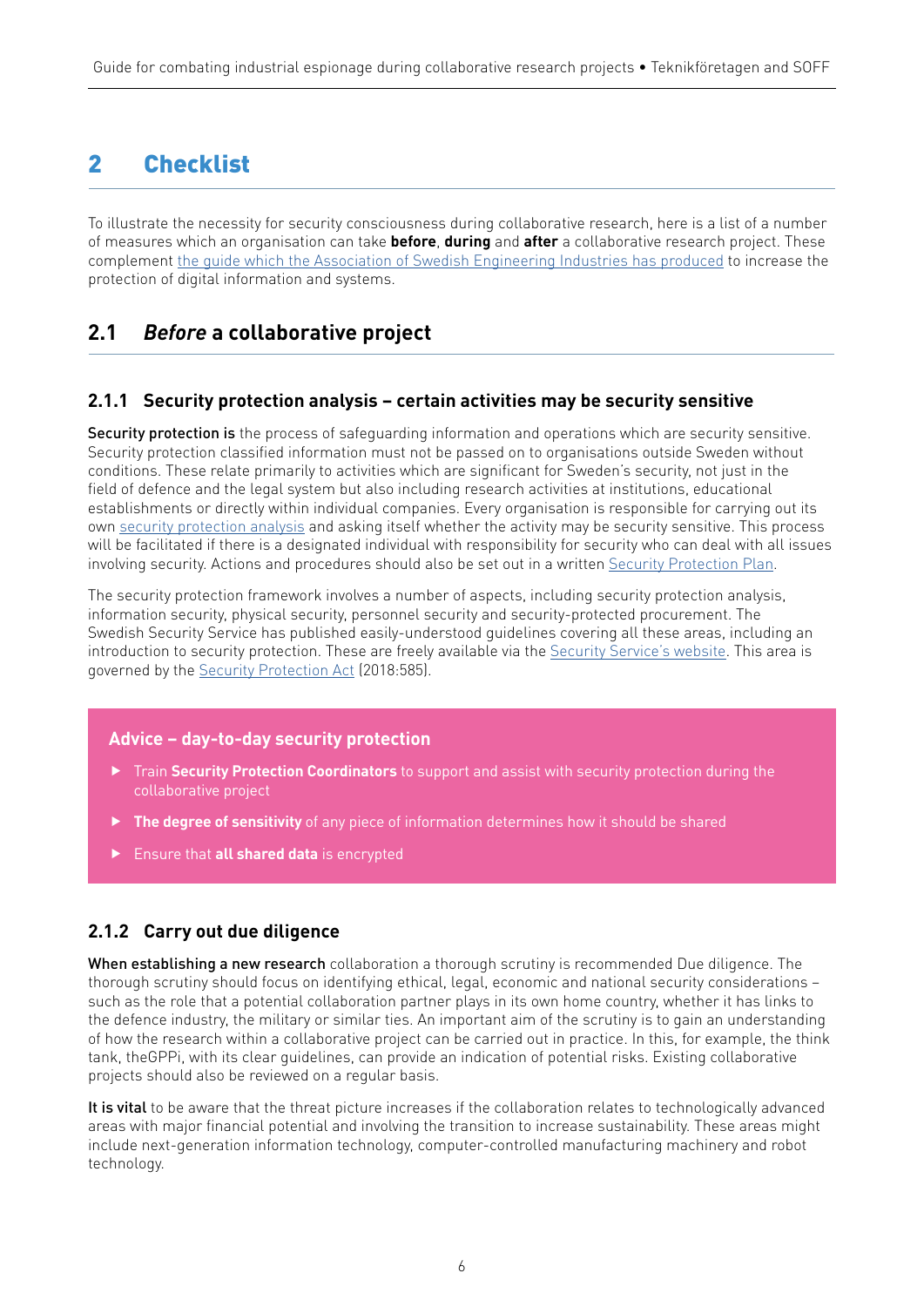#### **2.1.3 Identify conflicts of interest**

Identifying potential conflicts of interest is an essential cornerstone in preparing for a collaborative research project, since it generates awareness of security needs and processes. This involves both analysing how the work can be carried out and determining what the results can be used for.

#### **2.1.4 Issue guidelines and procedures for avoiding improper influence**

Having a clear set of principles - a Code of Conduct - which prescribes how the work is to be carried out whenever foreign influence is suspected provides a framework for everyone involved in a collaborative research project. The Code of Conduct should include written provisions on transparency in reporting sources of finance (including donations) from foreign players, to avoid suspicion of corruption, as well as procedures for dealing with improper influence.

#### **2.1.5 Segment access to data and results**

Ensuring that data and results can be protected is a fundamental part of preparing for a collaborative project. Data and results within and between different collaborative research projects should be segmented so that all material is not located in one place to which everyone has access. This applies to both physical and digital material. Wherever joint digital platforms and cloud services are used, these should be investigated to find out where and how the data is stored and accessed.

#### **2.1.6 Create a facility to log activities automatically**

Enabling traceability in a collaborative project has a preventive effect against infringements and players who represent a security threat.Accordingly, procedures for logging activities automatically should be included, and all access should be linked to individual accounts. Different accounts should routinely be allocated different authority levels which reflect the actual access required.

### **2.2** *During* **a collaborative research project**

#### **2.2.1 Protect all digital information**

Protecting data, results and information which is shared digitally, is central to a research collaboration. At the most fundamental level, procedures and guidelines should be in place to deal with the following:

- I. Preferably use programs and apps from known suppliers
- II. Install the latest updates for apps and programs
- III. Secure equipment such as laptops, smartphones and tablets with a screen lock
- IV. If the organisation has approved the function, a password manager can be used to generate and remember passwords
- V. Always make back-up copies of important data and store it in a separate location
- VI. If possible, activate two-factor authentication for all digital access
- VII. Encrypt all sensitive data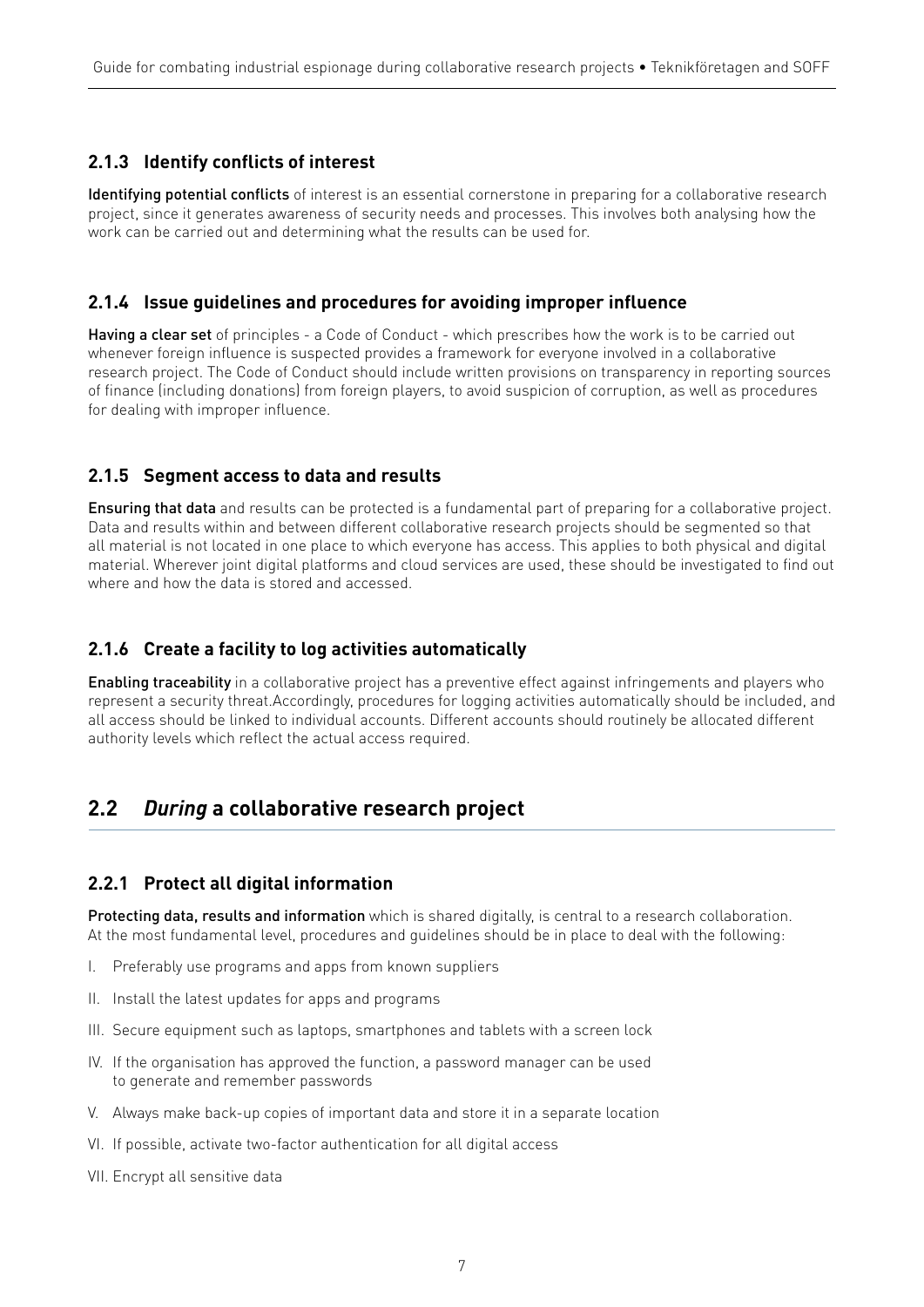#### **2.2.2 Be careful how you share**

USB-enheter eller minneskort USB units or memory cards facilitate file transfer both between organisations and individuals.

Three aspects, however, are worth bearing in mind:

- ▶ The source of the unit may be unreliable and thereby insecure
- It is possible to run malware if "AutoRun" is activated on the unit on which the information is to be received
- ▶ The lack of automatic scrutiny through an antivirus program on external units gives rise to a clear risk of exposure to malware

It is also important to bear in mind that information which is stored on cloud services can be subject to export control, see also section 2.2.6 below.

#### **2.2.3 Preventing phishing**

Phishing attacks are one of the most prevalent methods used in illicit attempts to gain access to personal or critical information. This typically involves sending malicious links or attachments by email. The messages sent by phishers often seem authentic, as they try to appear to be from a known, reliable source. Some important points:

- Phishers often use information which is available on social media. Accordingly, review personal privacy settings and consider what is uploaded online.
- $\triangleright$  Give additional thought to what is actually being requested and why phishers often use an urgent appeal to reveal personal information or carry out transactions.
- If phishing is suspected; immediately inform your line manager or IT Manager. This will minimise potential damage or loss.

#### **2.2.4 Generate security consciousness**

Security involves more than technical systems alone. To a great extent the degree of security is ultimately a "human" issue, so that everyone in an organisation contributes in their own way to establishing security consciousness. Every single person must think and act in a secure manner and be familiar with the applicable security regulations and why they have been put in place.

Security consciousness should also extend to work-related travel, which means that it is vitally important that employees and those involved in the project know the rules that apply to transferring any information between different countries. This may fall under export control legislation. *See also section 2.2.6 below.*

#### **2.2.5 Implement communication initiatives and training**

Communication strategies and training programmes increase awareness of the risks involved involved in and stemming from collaborative research. Consequently, it is important to communicate continuously on the threat picture. The greater the level of awareness, the stronger will be the security culture and the resistance to hostile attacks and influence/manipulation.

It is also essential to include the parts of the operation with a supporting function, such as an IT department, in the training provided.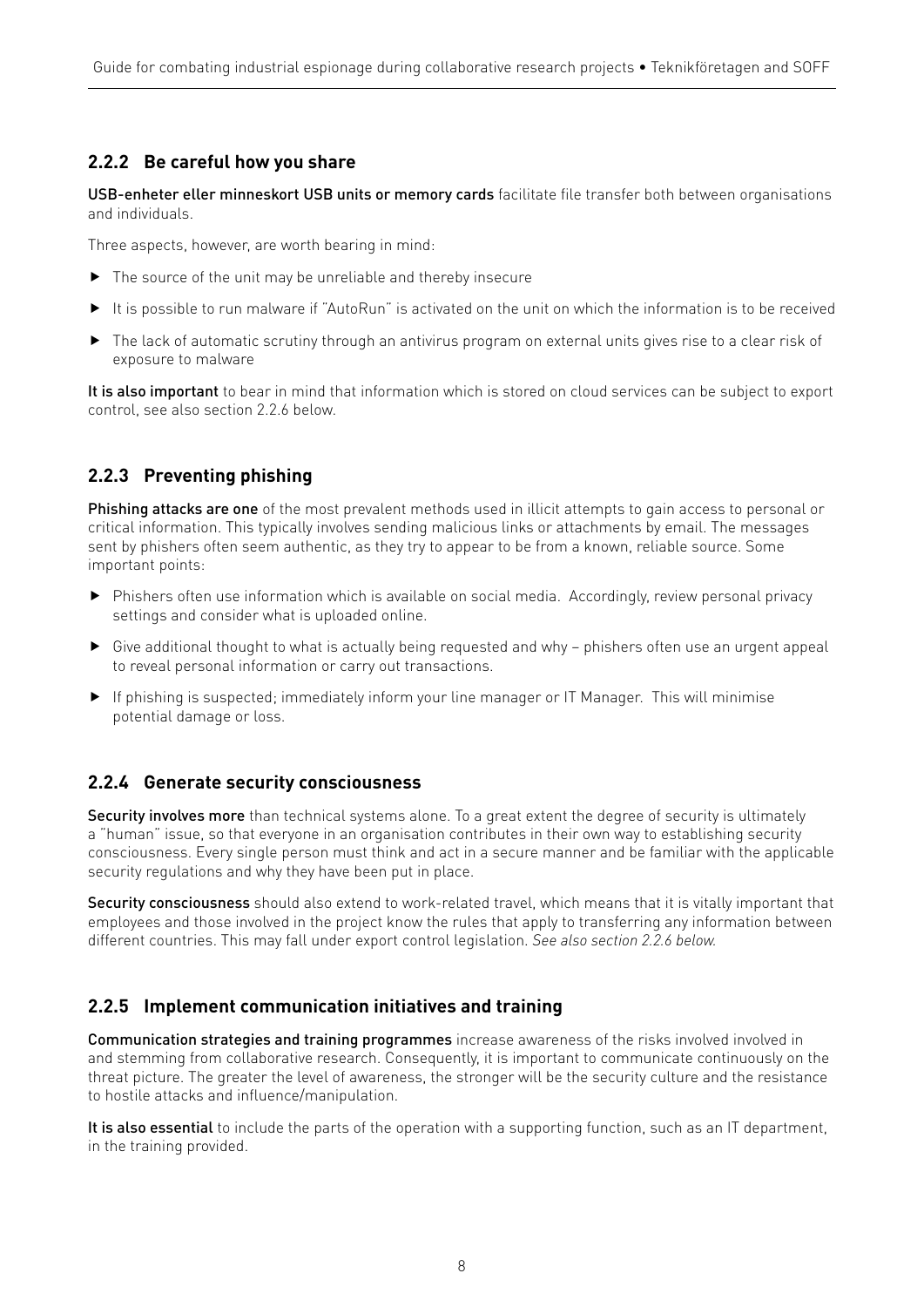#### **2.2.6 Comply with the legal and regulatory framework**

#### ❑ Export control

An important aspect of collaborative research is to realise and understand that the research carried on may be subject to export control. Research activities are actually covered by export control legislation. Accordingly, an export permit may be required to carry out specific research and to share the results with players abroad. When it comes to sharing knowledge with a foreign player, technology transfer is often involved, and this in itself is subject to export control whenever the information is export control classified. *This makes it essential to clarify whether the research is listed in any export control regulation and act accordingly.*

"Dual-use items", means items that can be used for both civilian and military purposes. The EU's Dual-use Items Regulation sets out what is subject to export control, including: materials processing; electronics; computers; telecommunications and "information security"; sensors and lasers; navigation and avionics as well as aerospace and propulsion. In the majority of these areas, the Inspectorate of Strategic Products (ISP) is the supervisory authority. Strålsäkerhetsmyndigheten, (the Swedish Radiation Safety Authority) is, however, the supervisory authority for nuclear materials and related equipment.

Where information or products that are subject to export controls are involved, it is important to know the rules covering both transport and storage. Consider, for example, whether your information is being stored in cloud services and where the physical servers are located, since this may become an export-controlled procedure. If you have any questions, contact the relevant supervisory authority.

Further information on technology and export controls is also available on SOFF's information website Försvarsexport.se.

#### ❑ Other legislation

For an international collaborative research project, or collaboration with foreign sources of finance, it is also essential to be aware of the particular laws or regulations which may affect any agreement or partnership. One example is the General Data Protection Regulation (GDPR), and/or the equivalent legislation outside the EU, and the responsibility to protect personal data and information.If competing companies participate in the same research collaboration, competition legislation must also be taken into account.

#### **2.2.7 Carry out checks on individuals**

International collaboration brings with it a particular need to understand the background and previous employment of the individual researchers involved. All those involved in a collaborative research project (not just students and researchers but also other personnel concerned) which provides access to areas such as research infrastructure and testing/demonstration environments should be scrutinised. This includes visa checks. Also consider the expectations to which those involved in a research project may be subjected to once the collaboration is completed. Clarity over confidentiality and non-disclosure through legally-binding agreements may be necessary on a routine basis.

If Swedish researchers are working on-site in a country in which the democratic or ethical values may differ from Sweden's, it may be necessary to carry out a wider risk assessment on such personnel and be able to answer questions such as:

- What agreements are in place with the organisation which will host such staff abroad?
- What rules and laws must they comply with in the country to which they are posted?
- Do any of these laws contravene any of the agreements which have been entered into?
- If anything suspicious occurs, who is responsible and what is the reporting procedure?
- Will the work they carry out be subject to export control in Sweden?
- Is there any risk that personnel may be threatened directly or indirectly (threats to relatives), and if this should occur – how should the person exposed to the threats report this and how should it be subsequently handled?